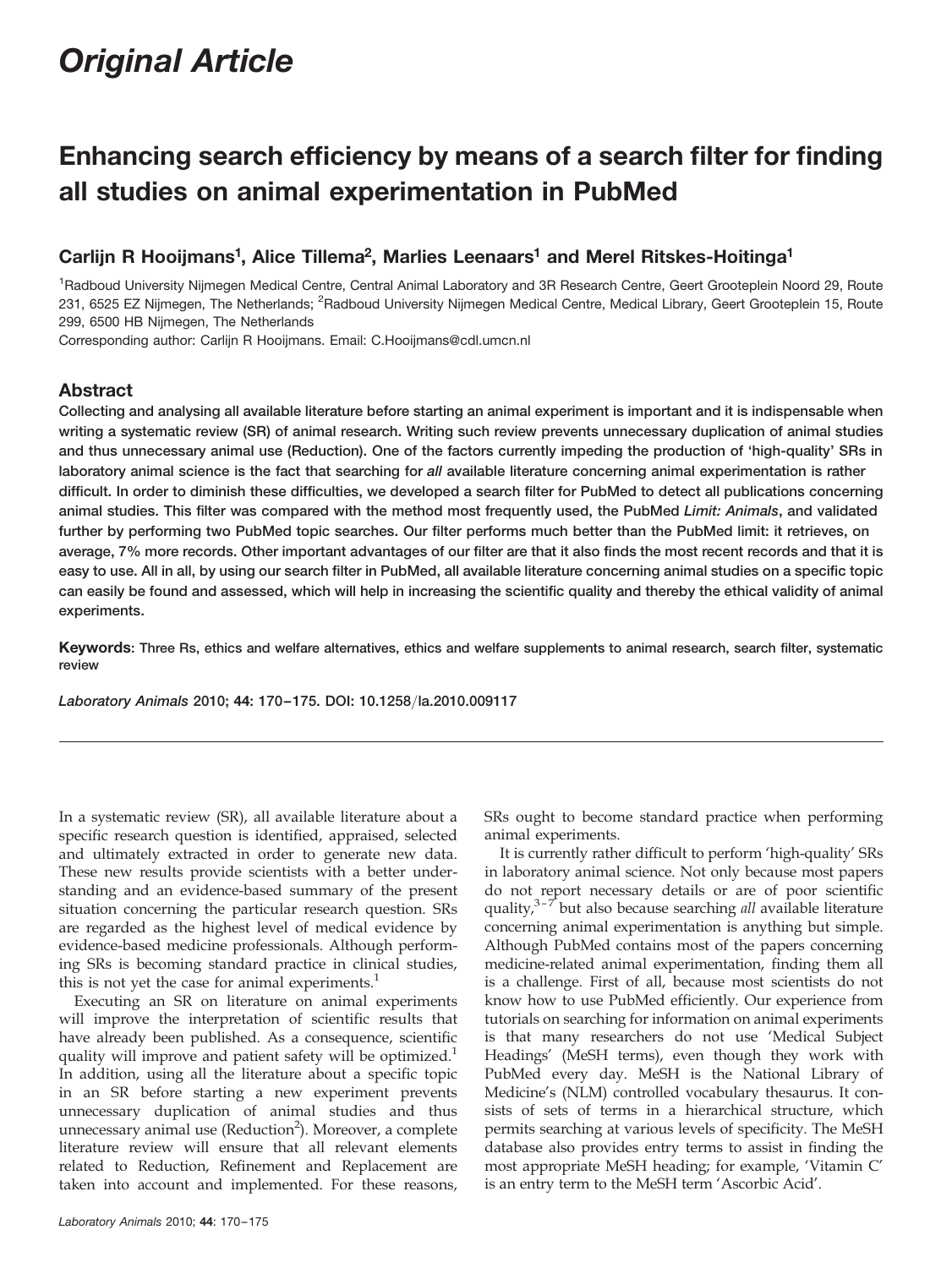Secondly, the NLM indexing process is sometimes unpredictable and may contain errors. For example, some studies get solely assigned the MeSH term Mice, instead of Animals and Mice. The consequence is that a search using the term Animals will not retrieve the studies solely assigned the MeSH term Mice.

Thirdly, the most recently submitted papers have not been indexed yet, and thus have no MeSH terms. As the currently available option for searching all studies on laboratory animals (the PubMed Limit: Animals) is based on indexing and is actually limiting a search to all records that have been assigned the MeSH term Animals, all recent studies will be missed. Moreover, studies that never received any MeSH terms will also not be found. To solve this problem, not only all relevant MeSH terms, but also all relevant search terms relating to the different animal species need to be included in the search strategy.

Fourthly, there is a large variation in terminology for all these different species. Authors use different spelling, use various synonyms for the same species or mention the species term only in the singular or the plural.

All of the above is illustrated in the next example about mice: 'mice[tiab = title and/or abstract] OR mus[tiab] OR mouse[tiab] OR murine[tiab] OR wood mouse[tiab] etc.'.

Fifthly, when searching for animal studies, excluding human studies in a topic search is not advisable, because it is our experience that studies in which both humans and animals have been used will not be found.

In summary, there is a clear need for an effective search strategy in PubMed in order to find all studies concerning animal experimentation. The aim of our current study was to develop a complete search filter for PubMed in order to detect all publications on laboratory animals. In order to validate our search filter, we compared it with the most frequently used alternative for searching studies on animals in PubMed, the Limit: Animals.

## Methods

The search filter for finding studies on laboratory animals described in this paper was developed by scientists with extensive experience in laboratory animal science together with experts from the Medical Library of the Radboud University Nijmegen, The Netherlands.

## Search term selection and combination

Search terms were identified by using the annual report of the Food and Consumer Product Safety Authority in The Netherlands (VWA – Dutch Inspectorate for animal experimentation) $8$  and the fifth report from the Commission to the Council and the European Parliament on the statistics on the number of animals used for experimental and other scientific purposes in the member states of the European Union  $(\overrightarrow{COM}/2007/675 \text{ final}^9)$ . The annual report of the VWA contains information about all the animal experiments performed at licensed institutes in The Netherlands and provided an overview of the animal species used in animal experimentation in The Netherlands. The fifth

report from the Commission to the Council and the European Parliament was used in order to get an overview of the laboratory animal species used in other European countries. Subsequently, we identified relevant MeSH terms in the MeSH database and included all relevant terms in our filter both as a MeSH term and as a single word or phrase in the title and/or abstract [tiab]. The MeSH terms are arranged hierarchically by subject category in the MeSH Tree, listing the more specific (narrower) terms below the more general (broader) terms (see Figure 1). 'Exploding a MeSH term' means that its narrower terms are included in the search strategy as well. In our current search filter, almost all MeSH terms were exploded, except for the subject categories/branches that contain the MeSH term 'humans' as a specific narrower term somewhere in the MeSH hierarchy. The latter MeSH terms were added with the option 'Do Not Explode this term' ('no exp'; the grey terms in Figure 1). All the subcategories belonging to these terms but not including 'humans' were added to the filter with 'explosion' (the black underlined terms in Figure 1).

The first part of the search filter consists of all MeSH terms in the subject category Animals combined with OR, either with or without explosion of the term as explained above.

For the second part of the filter, again the operator OR was used to combine all entry terms mentioned in the MeSH database in the title and/or abstract [tiab]. Next, terms based on our own expertise were added in the title and/or abstract. Last but not least, all relevant search terms were listed in all their specific forms (i.e. singular, plural, Latin, American English and British English).

The second part contains all relevant terms in [tiab] combined with the command NOT medline[ $sb = subset$ ] in order to make sure that this part of the search only retrieves terms in the title and/or abstract of records that are not indexed for Medline and thus do not have any MeSH terms. This approach excludes all records indexed with MeSH terms that are different from the ones mentioned in the first part of the filter, especially the MeSH term Humans. The second part of the filter is built in order to find all the recent papers not yet indexed for Medline.



Figure 1 Medical Subject Headings (MeSH terms) are arranged hierarchically by subject category in the MeSH Tree, listing the more specific (narrower) terms beneath the more general (broader) terms. The black underlined terms are exploded in the search filter for laboratory animals, the grey terms are not exploded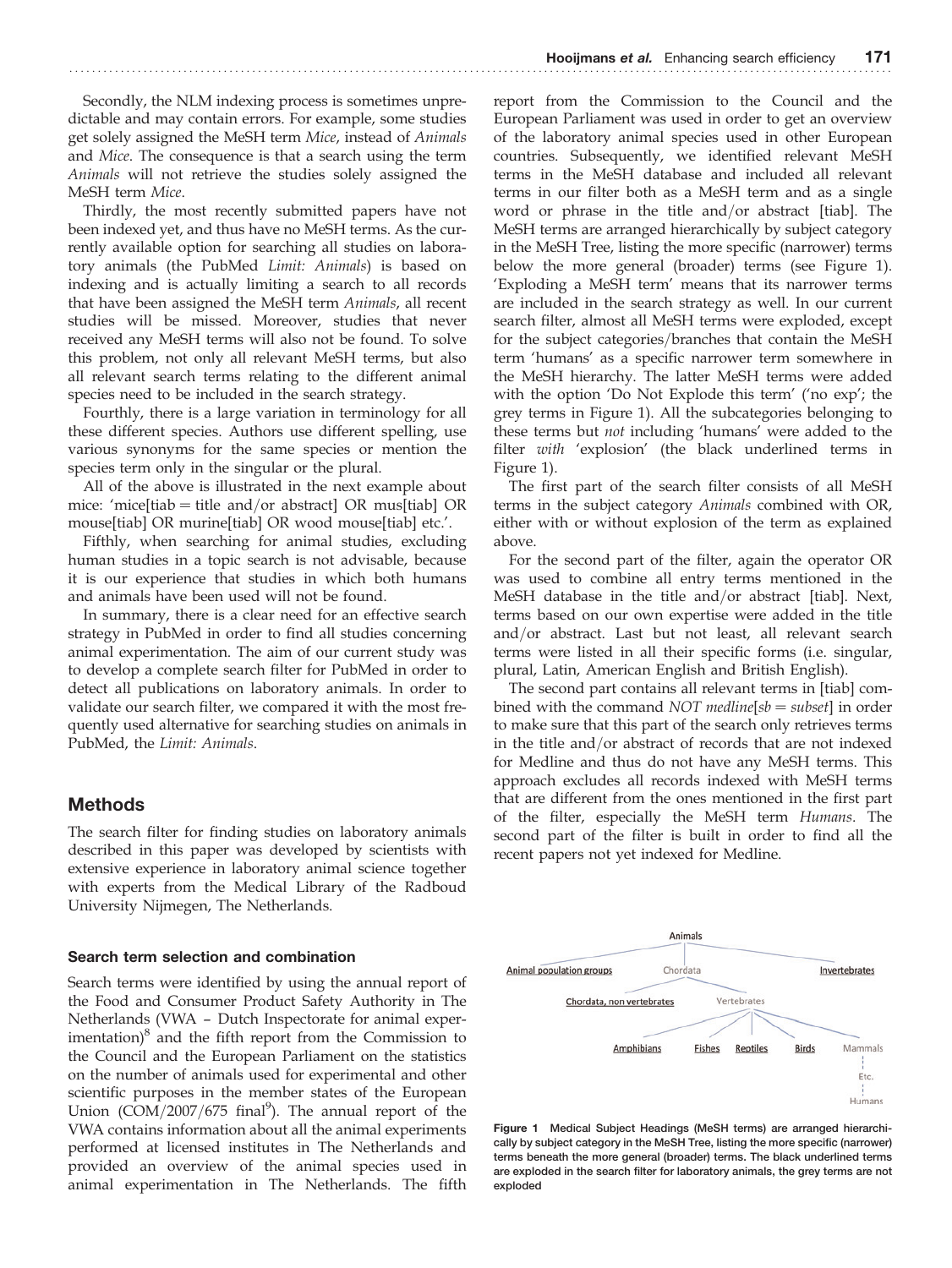## Application of the search filter

The search filter is an elaborate enumeration of relevant search terms combined with Boolean operators. The search strategy will be electronically available as Supplementary data, in order to facilitate easy use by anyone who is trying to identify all available studies on laboratory animals in PubMed in their own field. A possible approach would be to paste an electronic copy of the search filter into the search box of PubMed (www.ncbi.nlm.nih.gov/ pubmed/) and press Search. The search will then be available as a separate search number from the Search History on the Advanced Search page. After that any topic search may be combined with the search filter using AND so as to determine the number of animal studies on that particular topic. An account with My NCBI offers the option of creating and saving custom search filters to simplify the narrowing down of search results for every single search without having to execute a combination of searches first. In the right column on the results page of PubMed the number of records per filter will be visible under 'Filter your results'.

### Evaluation and validation of the search filter

Our newly developed search filter for detecting all studies in PubMed in which laboratory animals are used or described was compared with the easily available and most obvious method ('regular method'), the PubMed Limit: Animals. The number of records obtained with the two different methods was compared. In addition, both the search filter and the limit option were validated by actually performing two PubMed topic searches. The first topic search aimed at finding all available literature in PubMed about probiotic use in experimental pancreatitis (Supplement 1a, available online at

http:la.rsmjournals.com/cgi/content/full/la.2010.009117/DC1 ).

The second topic search tried to identify all studies about food restriction in laboratory animals (Supplement 1b, available online at

http:la.rsmjournals.com/cgi/content/full/la.2010.009117/DC1 ).

The number of records found with our search filter as a proportion of the number of records retrieved by the Limit: Animals was calculated. We will refer to this proportion as the sensitivity<sup>\*</sup> of the search filter.

## **Results**

The search filter for finding all PubMed studies on laboratory animals is presented in Table 1, which can also be found in the online supplementary material at

http:la.rsmjournals.com/cgi/content/full/la.2010.009117/DC1

The performance of the search filter was analysed against the most regular method, the PubMed Limit: Animals. Table 2 shows that with the PubMed limit 4,411,585 records were found, whereas our search filter retrieved 4,689,950 records. All the records found with the PubMed limit were also included in the search result of our filter (Table 2; #3). The search filter (part 1 plus part 2) found 278,365 records more than the PubMed limit. The

sensitivity\* of the filter here is  $4,689,950/4,411,585 \times$  $100\% = 106.3\%$ .

Since the PubMed Limit: Animals searches solely for the MeSH term Animals without explosion ('Animals'[MeSH Terms:noexp $] = #1$ , we compared this PubMed limit with the first part of the newly developed search filter, which solely contains MeSH terms (#5). The MeSH part of the search filter yielded 144,770 records more than the PubMed Limit: Animals. Of the total number of extra records found with the complete search filter (part 1 plus part 2; #4), 52% were records with MeSH terms (#6), whereas 48% turned out to be records without any MeSH terms (#7).

In order to highlight the role of the search filter in developing SRs in laboratory animal science, the search filter and the 'regular method' were also validated by performing two PubMed topic searches (Table 2). The first topic search on the use of probiotics in experimental pancreatitis retrieved 33 items with the Limit: Animals, whereas this strategy combined with the new search filter retrieved 37 items. The sensitivity<sup>\*</sup> in this search strategy was therefore 112.1%.

The second topic search aimed at the identification of all studies dealing with food restriction in laboratory animals and retrieved 9280 records with the Limit: Animals, whereas this strategy combined with our complete filter retrieved 9650 items. The sensitivity<sup>\*</sup> in this search strategy was therefore 104%.

All in all, it can be concluded that our search filter retrieves 7% more records as compared with the regular method (Limit: Animals) in PubMed, since a mean sensitivity<sup>\*</sup> of 107% was found.

## **Discussion**

Scientists need to be able to find all literature about laboratory animals when preparing or executing animal experiments and when writing an SR about their topic. In this paper, we have presented a search filter for finding all records on laboratory animal studies in PubMed. This search filter has been compared with the regular search method in PubMed, namely using the Limit: Animals.

Up to now, it has proven to be difficult to find all the different records about laboratory animal use in the PubMed database. This is not only because the NLM indexing process is sometimes unpredictable and most scientists do not know how to use PubMed effectively, but also because the most recently submitted papers have not been indexed yet and consequently can only be found by using search terms in the title and/or abstract [tiab]. Moreover, there are many different animal species used in laboratory animal science and there is a large variation in terminology for all these different species. To diminish these problems significantly, we have developed a search filter for finding all records on laboratory animals in PubMed. We used the annual report of the Food and Consumer Product Safety Authority in The Netherlands  $(VWA)^8$  and the fifth report from the Commission to the Council and the European Parliament on the statistics on the number of animals used for experimental and other scientific purposes in the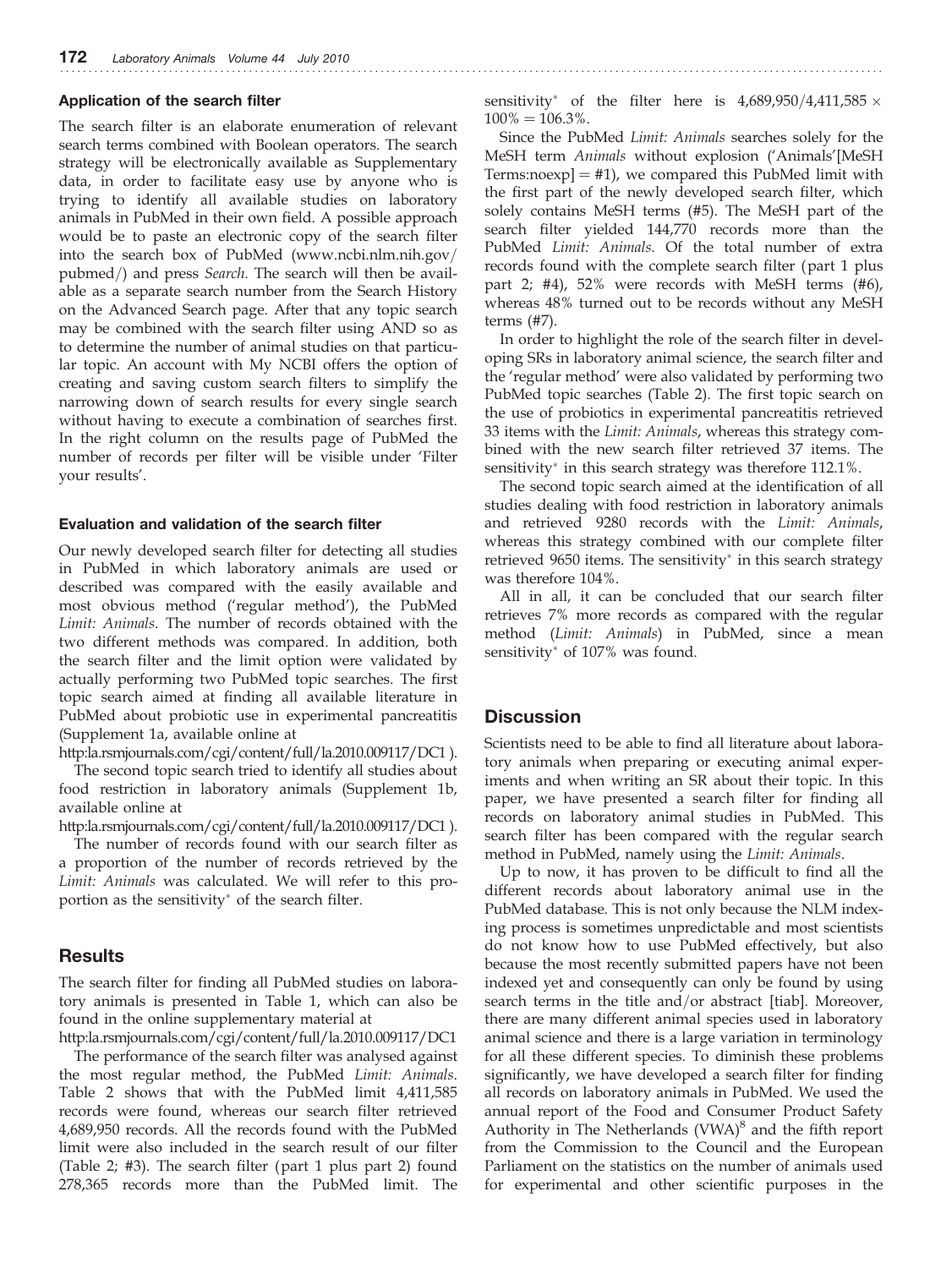#### Table 1 PubMed search filter for laboratory animals

First part ("animal experimentation"[MeSH Terms] OR "models, animal"[MeSH Terms] OR "invertebrates"[MeSH Terms] OR "Animals"[Mesh:noexp] OR "animal population groups"[MeSH Terms] OR "chordata"[MeSH Terms:noexp] OR "chordata, nonvertebrate"[MeSH Terms] OR "vertebrates"[MeSH Terms:noexp] OR "amphibians"[MeSH Terms] OR "birds"[MeSH Terms] OR "fishes"[MeSH Terms] OR "reptiles"[MeSH Terms] OR "mammals"[MeSH Terms:noexp] OR "primates"[MeSH Terms:noexp] OR "artiodactyla"[MeSH Terms] OR "carnivora"[MeSH Terms] OR "cetacea"[MeSH Terms] OR "chiroptera"[MeSH Terms] OR "elephants"[MeSH Terms] OR "hyraxes"[MeSH Terms] OR "insectivora"[MeSH Terms] OR "lagomorpha"[MeSH Terms] OR "marsupialia"[MeSH Terms] OR "monotremata"[MeSH Terms] OR "perissodactyla"[MeSH Terms] OR "rodentia"[MeSH Terms] OR "scandentia"[MeSH Terms] OR "sirenia"[MeSH Terms] OR "xenarthra"[MeSH Terms] OR "haplorhini"[MeSH Terms:noexp] OR "strepsirhini"[MeSH Terms] OR "platyrrhini"[MeSH Terms] OR "tarsii"[MeSH Terms] OR "catarrhini"[MeSH Terms:noexp] OR "cercopithecidae"[MeSH Terms] OR "hylobatidae"[MeSH Terms] OR "hominidae"[MeSH Terms:noexp] OR "gorilla gorilla"[MeSH Terms] OR "pan paniscus"[MeSH Terms] OR "pan troglodytes"[MeSH Terms] OR "pongo pygmaeus"[MeSH Terms]) **Second** part OR ((animals[tiab] OR animal[tiab] OR mice[Tiab] OR mus[Tiab] OR mouse[Tiab] OR murine[Tiab] OR woodmouse[tiab] OR rats[Tiab] OR rat[Tiab] OR murinae[Tiab] OR muridae[Tiab] OR cottonrat[tiab] OR cottonrats[tiab] OR hamster[tiab] OR hamsters[tiab] OR cricetinae[tiab] OR rodentia[Tiab] OR rodent[Tiab] OR rodents[Tiab] OR pigs[Tiab] OR pig[Tiab] OR swine[tiab] OR swines[tiab] OR piglets[tiab] OR piglet[tiab] OR boar[tiab] OR boars[tiab] OR "sus scrofa"[tiab] OR ferrets[tiab] OR ferret[tiab] OR polecat[tiab] OR polecats[tiab] OR "mustela putorius"[tiab] OR "guinea pigs"[Tiab] OR "guinea pig"[Tiab] OR cavia[Tiab] OR callithrix[Tiab] OR marmoset[Tiab] OR marmosets[Tiab] OR cebuella[Tiab] OR hapale[Tiab] OR octodon[Tiab] OR chinchilla[Tiab] OR chinchillas[Tiab] OR gerbillinae[Tiab] OR gerbil[Tiab] OR gerbils[Tiab] OR jird[Tiab] OR jirds[Tiab] OR merione[Tiab] OR meriones[Tiab] OR rabbits[Tiab] OR rabbit[Tiab] OR hares[Tiab] OR hare[Tiab] OR diptera[Tiab] OR flies[Tiab] OR fly[Tiab] OR dipteral[Tiab] OR drosphila[Tiab] OR drosophilidae[Tiab] OR cats[Tiab] OR cat[Tiab] OR carus[Tiab] OR felis[Tiab] OR nematoda[Tiab] OR nematode[Tiab] OR nematoda[Tiab] OR nematode[Tiab] OR nematodes[Tiab] OR sipunculida[Tiab] OR dogs[Tiab] OR dog[Tiab] OR canine[Tiab] OR canines[Tiab] OR canis[Tiab] OR sheep[Tiab] OR sheeps[Tiab] OR mouflon[Tiab] OR mouflons[Tiab] OR ovis[Tiab] OR goats[Tiab] OR goat[Tiab] OR capra[Tiab] OR capras[Tiab] OR rupicapra[Tiab] OR chamois[Tiab] OR haplorhini[Tiab] OR monkey[Tiab] OR monkeys[Tiab] OR anthropoidea[Tiab] OR anthropoids[Tiab] OR saguinus[Tiab] OR tamarin[Tiab] OR tamarins[Tiab] OR leontopithecus[Tiab] OR hominidae[Tiab] OR ape[Tiab] OR apes[Tiab] OR pan[Tiab] OR paniscus[Tiab] OR "pan paniscus"[Tiab] OR bonobo[Tiab] OR bonobos[Tiab] OR troglodytes[Tiab] OR "pan troglodytes"[Tiab] OR gibbon[Tiab] OR gibbons[Tiab] OR siamang[Tiab] OR siamangs[Tiab] OR nomascus[Tiab] OR symphalangus[Tiab] OR chimpanzee[Tiab] OR chimpanzees[Tiab] OR prosimians[Tiab] OR "bush baby"[Tiab] OR prosimian[Tiab] OR bush babies[Tiab] OR galagos[Tiab] OR galago[Tiab] OR pongidae[Tiab] OR gorilla[Tiab] OR gorillas[Tiab] OR pongo[Tiab] OR pygmaeus[Tiab] OR "pongo pygmaeus"[Tiab] OR orangutans[Tiab] OR pygmaeus[Tiab] OR lemur[Tiab] OR lemurs[Tiab] OR lemuridae[Tiab] OR horse[Tiab] OR horses[Tiab] OR pongo[Tiab] OR equus[Tiab] OR cow[Tiab] OR calf[Tiab] OR bull[Tiab] OR chicken[Tiab] OR chickens[Tiab] OR gallus[Tiab] OR quail[Tiab] OR bird[Tiab] OR birds[Tiab] OR quails[Tiab] OR poultry[Tiab] OR poultries[Tiab] OR fowl[Tiab] OR fowls[Tiab] OR reptile[Tiab] OR reptilia[Tiab] OR reptiles[Tiab] OR snakes[Tiab] OR snake[Tiab] OR lizard[Tiab] OR lizards[Tiab] OR alligator[Tiab] OR alligators[Tiab] OR crocodile[Tiab] OR crocodiles[Tiab] OR turtle[Tiab] OR turtles[Tiab] OR amphibian[Tiab] OR amphibians[Tiab] OR amphibia[Tiab] OR frog[Tiab] OR frogs[Tiab] OR bombina[Tiab] OR salientia[Tiab] OR toad[Tiab] OR toads[Tiab] OR "epidalea calamita"[Tiab] OR salamander[Tiab] OR salamanders[Tiab] OR eel[Tiab] OR eels[Tiab] OR fish[Tiab] OR fishes[Tiab] OR pisces[Tiab] OR catfish[Tiab] OR catfishes[Tiab] OR siluriformes[Tiab] OR arius[Tiab] OR heteropneustes[Tiab] OR sheatfish[Tiab] OR perch[Tiab] OR perches[Tiab] OR percidae[Tiab] OR perca[Tiab] OR trout[Tiab] OR trouts[Tiab] OR char[Tiab] OR chars[Tiab] OR salvelinus[Tiab] OR "fathead minnow"[Tiab] OR minnow[Tiab] OR cyprinidae[Tiab] OR carps[Tiab] OR carp[Tiab] OR zebrafish[Tiab] OR zebrafishes[Tiab] OR goldfish[Tiab] OR goldfishes[Tiab] OR guppy[Tiab] OR guppies[Tiab] OR chub[Tiab] OR chubs[Tiab] OR tinca[Tiab] OR barbels[Tiab] OR barbus[Tiab] OR pimephales[Tiab] OR promelas[Tiab] OR "poecilia reticulata"[Tiab] OR mullet[Tiab] OR mullets[Tiab] OR seahorse[Tiab] OR seahorses[Tiab] OR mugil curema[Tiab] OR atlantic cod[Tiab] OR shark[Tiab] OR sharks[Tiab] OR catshark[Tiab] OR anguilla[Tiab] OR salmonid[Tiab] OR salmonids[Tiab] OR whitefish[Tiab] OR whitefishes[Tiab] OR salmon[Tiab] OR salmons[Tiab] OR sole[Tiab] OR solea[Tiab] OR "sea lamprey"[Tiab] OR lamprey[Tiab] OR lampreys[Tiab] OR pumpkinseed[Tiab] OR sunfish[Tiab] OR sunfishes[Tiab] OR tilapia[Tiab] OR tilapias[Tiab] OR turbot[Tiab] OR turbots[Tiab] OR flatfish[Tiab] OR flatfishes[Tiab] OR sciuridae[Tiab] OR squirrel[Tiab] OR squirrels[Tiab] OR chipmunk[Tiab] OR chipmunks[Tiab] OR suslik[Tiab] OR susliks[Tiab] OR vole[Tiab] OR voles[Tiab] OR lemming[Tiab] OR lemmings[Tiab] OR muskrat[Tiab] OR muskrats[Tiab] OR lemmus[Tiab] OR otter[Tiab] OR otters[Tiab] OR marten[Tiab] OR martens[Tiab] OR martes[Tiab] OR weasel[Tiab] OR badger[Tiab] OR badgers[Tiab] OR ermine[Tiab] OR mink[Tiab] OR minks[Tiab] OR sable[Tiab] OR sables[Tiab] OR gulo[Tiab] OR gulos[Tiab] OR wolverine[Tiab] OR wolverines[Tiab] OR minks[Tiab] OR mustela[Tiab] OR llama[Tiab] OR llamas[Tiab] OR alpaca[Tiab] OR alpacas[Tiab] OR camelid[Tiab] OR camelids[Tiab] OR guanaco[Tiab] OR guanacos[Tiab] OR chiroptera[Tiab] OR chiropteras[Tiab] OR bat[Tiab] OR bats[Tiab] OR fox[Tiab] OR foxes[Tiab] OR iguana[Tiab] OR iguanas[Tiab] OR xenopus laevis[Tiab] OR parakeet[Tiab] OR parakeets[Tiab] OR parrot[Tiab] OR parrots[Tiab] OR donkey[Tiab] OR donkeys[Tiab] OR mule[Tiab] OR mules[Tiab] OR zebra[Tiab] OR zebras[Tiab] OR shrew[Tiab] OR shrews[Tiab] OR bison[Tiab] OR bisons[Tiab] OR buffalo[Tiab] OR buffaloes[Tiab] OR deer[Tiab] OR deers[Tiab] OR bear[Tiab] OR bears[Tiab] OR panda[Tiab] OR pandas[Tiab] OR "wild hog"[Tiab] OR "wild boar"[Tiab] OR fitchew[Tiab] OR fitch[Tiab] OR beaver[Tiab] OR beavers[Tiab] OR jerboa[Tiab] OR jerboas[Tiab] OR capybara[Tiab] OR capybaras[Tiab]) NOT medline[subset])

member states of the European Union (COM/2007/675 final) to determine the different animal species employed in animal experimentation in Europe. Although we assume that largely the same species are used in the laboratories in the rest of the world, species used only in particular non-European countries might be missing from our filter. Scientists who want to use this filter are invited to adapt it to their own specific needs.

Despite the possible omissions just mentioned, our filter performs much better than the current alternative in PubMed, the Limit: Animals: our filter retrieves 7% more records concerning animals. There are two main explanations for this difference. First, unlike the PubMed Limit: Animals, we have exploded all the relevant animal-related MeSH terms from the MeSH hierarchical tree. By using the Limit: Animals, solely the records to which the MeSH term Animals has been assigned are found, whereas our search filter also retrieves all records to which more specific MeSH terms like Mice have been assigned but not the MeSH term Animals.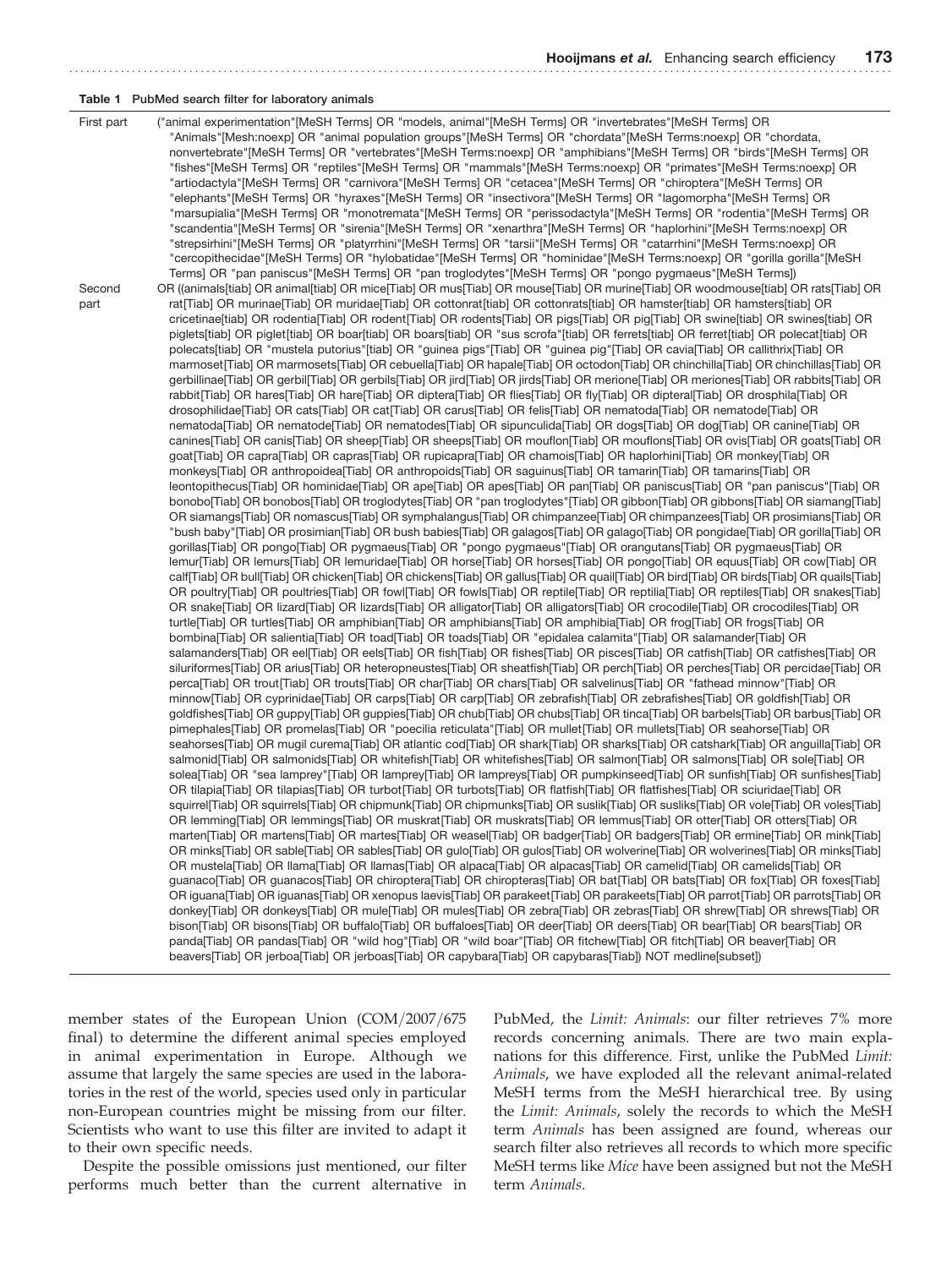Table 2 Results of literature searches in PubMed using the 'regular method' (PubMed Limit: Animals) and our search filter (performed on 29 September 2009)

| <b>Search</b> | Query                                | <b>Results</b> |
|---------------|--------------------------------------|----------------|
| #1            | PubMed Limit: Animals                | 4,411,585      |
| #2            | Our search filter                    | 4.689.950      |
| #3            | #1 AND #2                            | 4,411,585      |
| #4            | #2 NOT #1                            | 278,365        |
| #5            | MeSH part of our search filter       | 4,556,355      |
| #6            | #5 NOT #1                            | 144.770        |
| #7            | #2 NOT #5                            | 133.595        |
| #8            | (probiotics AND pancreatitis) AND #1 | 33             |
| #9            | (probiotics AND pancreatitis) AND #2 | 37             |
| #10           | #9 NOT #8                            | 4              |
| #11           | Food restriction AND #1              | 9280           |
| #12           | Food restriction AND #2              | 9650           |
| #13           | #12 NOT #11                          | 370            |

AND: overlay, records present in both searches; NOT: records present in one search but not in the other

Secondly, the papers published most recently have not yet been indexed by Medline and therefore are not found by using the PubMed Limit: Animals. The same applies to papers that have never been indexed by Medline. The filter presented in this paper solves this problem by including all relevant search terms for different animal species in [tiab] in the search strategy.

So, a major advantage of this search filter is that it also finds the most recent records. Other important advantages are that the search filter searches for all synonyms of all different laboratory animal species at once and that it is easy to use (copy and paste the search strategy into the search box of PubMed and run it). To our knowledge, there is currently no other search strategy available with the same advantages. Some researchers make use of the search string 'NOT ((humans) NOT (humans AND animals))' in order to exclude studies purely about humans and to include studies about animals AND humans (for full phrase: Supplement 2, available online at

http:la.rsmjournals.com/cgi/content/full/la.2010.009117/DC1 ). However, this search string excludes all records in which a specific animal species is mentioned in the title or abstract, but not the search term animal. In addition, compared with our search filter, this search string is less specific.

Our search filter also has some limitations. First of all, this complete search filter for laboratory animals is only suitable for use in PubMed. A search filter for other databases, like Embase and ISI Web of Science, is needed as well, particularly when writing an SR, since the guidelines require an extensive search in at least two different databases. The second part of the search filter, containing all the search terms in [tiab] (without the NOT medline[sb] phrase), can be used in Embase and ISI Web of Science as well, but the first part of the filter containing all the thesaurus terms is specific to PubMed.

Secondly, the filter does not make a distinction between records in which animals are mentioned, but that are not really about laboratory animals or animal experiments, and records in which animals are the major subject.

Generally, the performance of search filters is evaluated by calculating sensitivity (number of relevant records

retrieved by the search filter as a proportion of the total number of relevant records) and specificity (number of irrelevant records NOT retrieved by the search filter as a proportion of the total number of irrelevant records).<sup>10</sup> In the case of our filter, however, it would be very difficult to determine the total number of relevant and irrelevant records. All records in (large subsets of) PubMed would have to be collected and their relevance would have to be determined 'by hand'. Moreover, the relevance of a record is partly dependent on the specific research question (yielded studies about bird flu in humans might be irrelevant when investigating bird flu in birds, but might be relevant when investigating the effects of bird flu in different species including humans). In light of these difficulties and given the aim of our filter, we decided to validate the filter by comparing it with the only alternative currently available, the PubMed Limit: Animals, and calculate sensitivity relative to this alternative (what we called sensitivity\*). Although we do not, for the reasons just mentioned, make quantitative statements about the sensitivity and specificity of our filter, we will give some qualitative comments.

Our PubMed search filter identifies all records in which laboratory animals are mentioned or have been used directly or indirectly, and consequently a very broad variety of papers will be retrieved. For example, reviews, comments, original papers about animal experimentation and studies with tissues originating from animals will all be found. The sensitivity of the filter is therefore likely to be high and may even be 100%. The specificity of the filter, on the other hand, will probably be far lower since irrelevant studies will, as a result of the design of the filter, certainly also be found. For example, studies concerning swine flu that have nothing to do with pigs or studies mentioning the term 'animal model' somewhere in the abstract in order to conclude that there is no animal model available in their research field.

In order to make sure that our filter does not retrieve an excessive number of irrelevant records (in other words, to increase specificity), we have added the phrase 'NOT medline[sb]' to the [tiab] part of the search filter. This phrase ensures that PubMed is looking for terms only in the title and abstract of records in the database that are not indexed for Medline (and thus have no MeSH terms). The first part of the search filter (the MeSH terms) already retrieves all relevant papers indexed for Medline, whereas the second part of the filter only retrieves records with relevant terms in the title and/or abstract without the records that are indexed with irrelevant MeSH terms. For example, this approach excludes the 'humans-only records' with the MeSH term 'humans' and 'bird flu' in the title and/or abstract.

Because this search filter is very sensitive and thus retrieves numerous records, the filter may seem impractical. This would be the case if the filter were used on its own, but as a matter of fact a search strategy always consists of different search components (of which 'laboratory animals' is only one component) and the correct combination of these search components will decrease the number of records considerably. The examples in Table 2 show that a search with only the search filter retrieved 4.7 million records, whereas a complete and specific search strategy (consisting of three